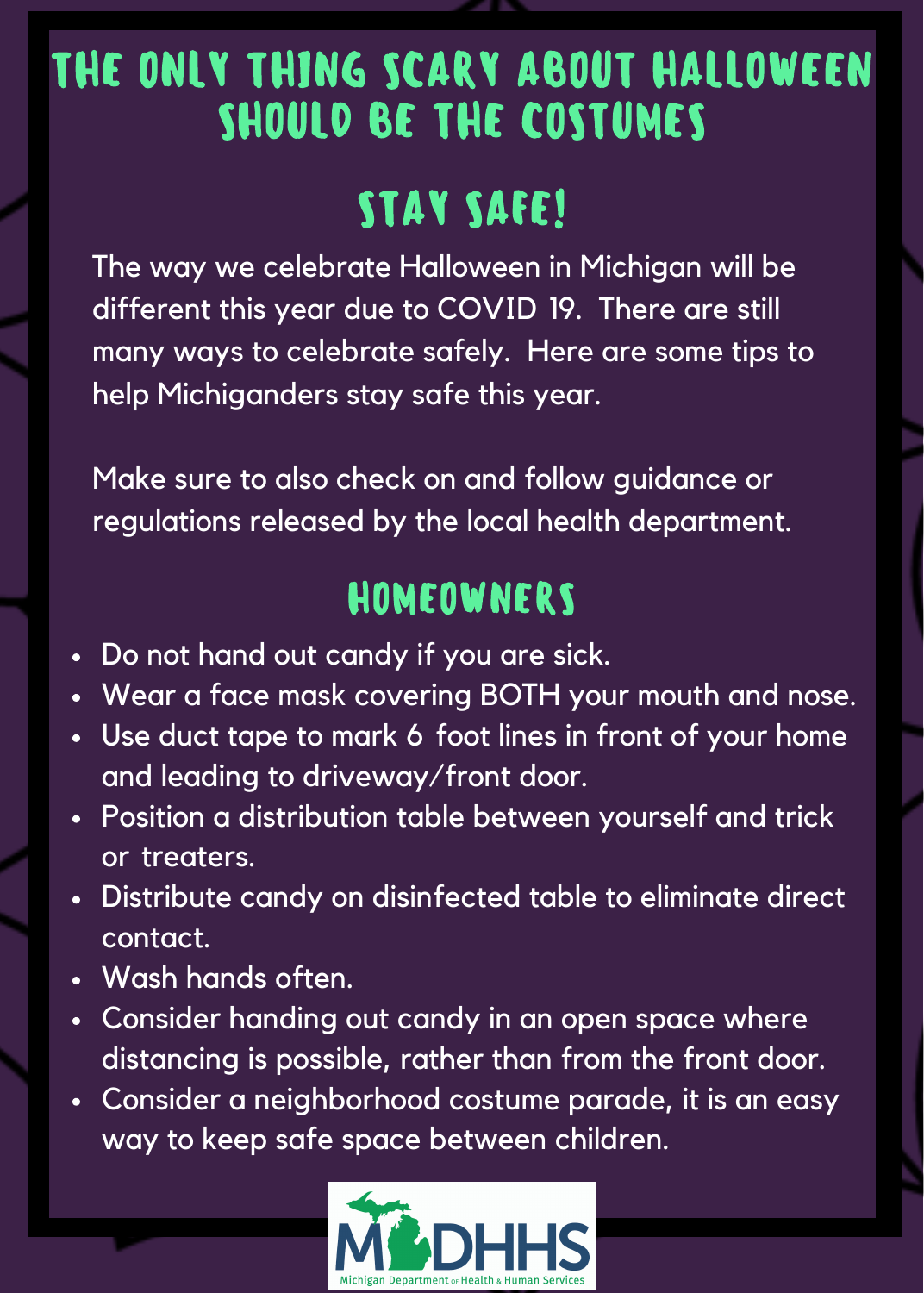### PARENTS AND TRICK-OR-TREATERS

- Share with your children that this year may be different than last, but let them know some of the new ways you plan to celebrate and still have lots of fun.
- Stay home if sick.
- Talk with your children about safety and social distancing guidelines and expectations. Keep a 6 foot distance from others not in your family group. re with your child<br>but let them knc<br>brate and still ho<br>v home if sick.<br>with your childre<br>lelines and expect<br>lelines and expect<br>or store from the side congregating<br>id congregating<br>y a flashlight at<br>ective clothing.
- Trick or treat with the people you live with.
- Participate in one way trick or treating and guide children to stay to the right to ensure social distancing.
- Avoid congregating in groups around houses.
- Carry a flashlight at night and ensure your children have reflective clothing.
- Wear a face mask covering BOTH your mouth and nose
	- A costume mask (such as for Halloween) is not a substitute for a cloth mask.
	- Do not wear a costume mask over a protective cloth mask if wearing both causes difficulty breathing. Instead, consider - using a Halloween themed cloth mask. r a face<br>A costun<br>ior a clot<br>Do not w<br>wearing<br>sing a H<br>go to he<br>ect canc
- Only go to houses with safety measures in place.
- Inspect candy.
- Wash hands frequently with soap and water or use sanitizer containing at least 60 percent alcohol, especially before eating or after coughing/sneezing, and as soon as you return home. Wash hands frequently with soap and water or use sanitize<br>containing at least 60 percent alcohol, especially before eat<br>or after coughing/sneezing, and as soon as you return hom<br>Check out <u>[halloween2020.org](http://halloween2020.org/)</u> to find exciti
- ways to celebrate Halloween this year based on levels of COVID risks in your area.lines and expectations. Keep a 6<br>s not in your family group.<br>or treat with the people you live w<br>cipate in one way trick or treating<br>to the right to ensure social distanc<br>d congregating in groups around h<br>v a flashlight at